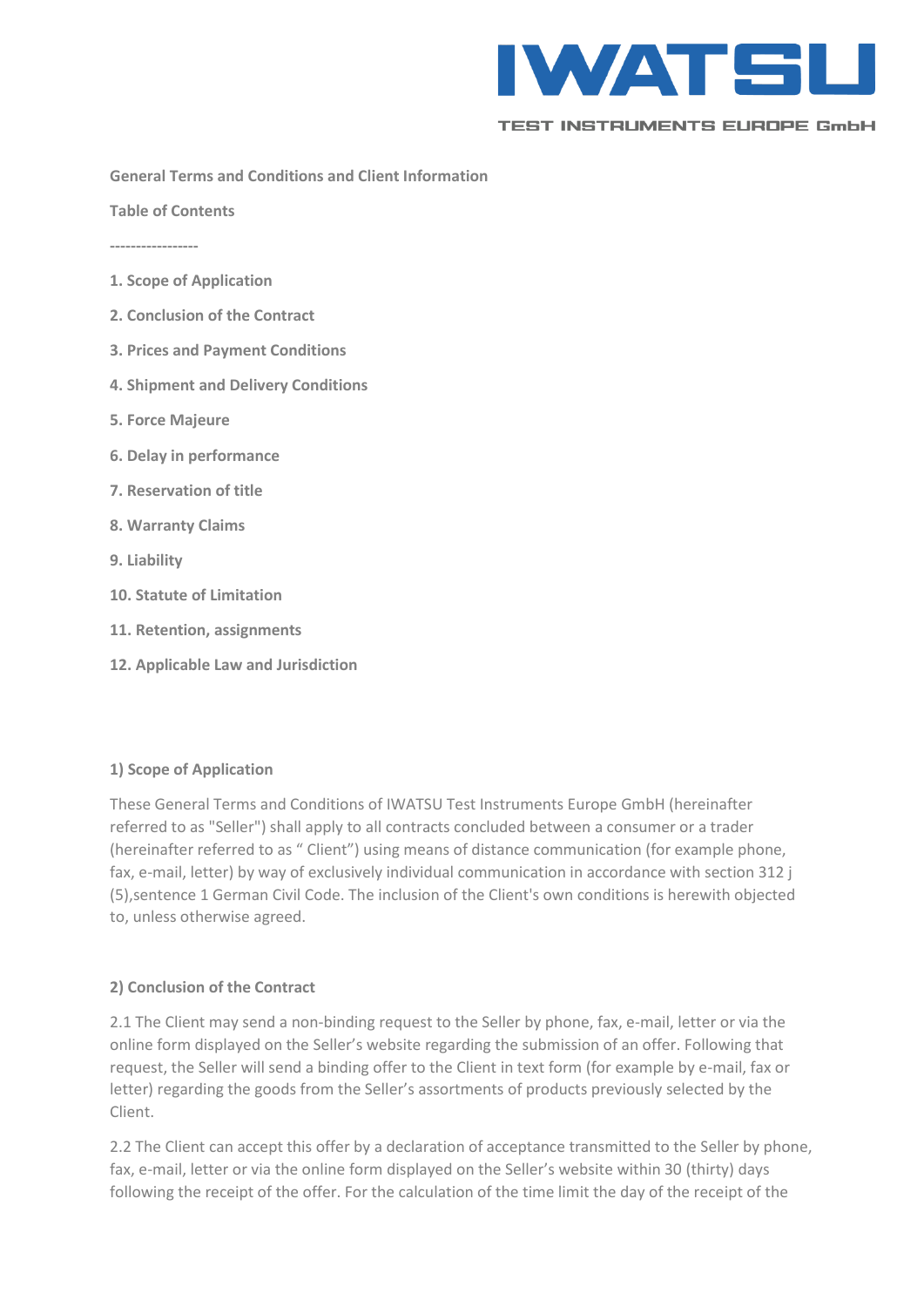

order is not counted. If the last day of the deadline for accepting the offer falls on a Saturday or a Sunday or a public holiday at the Client's place of business, such day will be replaced by the following working day. If the Client does not accept the Seller's offer within the aforementioned time limit, the Seller will not be bound by his offer and is entitled to freely dispose of the goods. The Seller will emphasize this point in his offer.

## **3) Prices and Payment Conditions**

3.1 All prices indicated by the seller are net prices plus the legal value-added tax. Costs for packaging, loading, freight, insurance (in particular transport insurance), duties and charges will be calculated separately.

3.2 In case of delivery to countries outside the European Union, additional costs may incur in individual cases for which the Seller is not responsible and which have to be borne by the Client. This includes for example transfer fees charged by banking institutes (transfer charges, exchange fees) or import duties or taxes (customs). Such costs regarding money transfer may also incur, if delivery is not made in a country outside the European Union and the Client carries out the payment from a country outside the European Union.

3.3 Payment can be made using one of the methods mentioned in the seller's online shop.

3.4 If prepayment has been agreed upon, payment shall be due immediately upon conclusion of the contract. . If the payment method purchase on account is selected, the purchase price is due after the goods have been delivered and invoiced. In this case, the purchase price is payable within 30 (thirty) days from receipt of the invoice without deduction, unless otherwise agreed.

3.5 Payment shall be deemed to have been made if the equivalent value has been credited to one of the Seller's accounts. In the event of delayed payment the seller may demand default interest in the amount of ten percent above the relevant base interest rate. All other legal rights to which the seller is entitled in the event of delayed payment of the client remain unaffected. Provided that claims are overdue, payments received shall be offset first to possible costs and interests and subsequently to the oldest claim.

3.6 If unforeseeable cost increases should occur (such as currency fluctuations, unexpected rise in prices of suppliers), the Seller is entitled to pass on such price increases to the client. However, this only applies if delivery has been agreed to occur later than four months after conclusion of the contract.

# **4) Shipment and Delivery Conditions**

4.1 Goods are delivered on dispatch route and to the delivery address indicated by the Client, unless otherwise agreed upon. In the processing of the transaction, the delivery address indicated during the Seller's order processing shall be applicable.

4.2 The Seller is entitled to make partial deliveries, in so far as it seems reasonable for the Client. In the event of permissible partial deliveries, the Seller is entitled to issue partial invoices.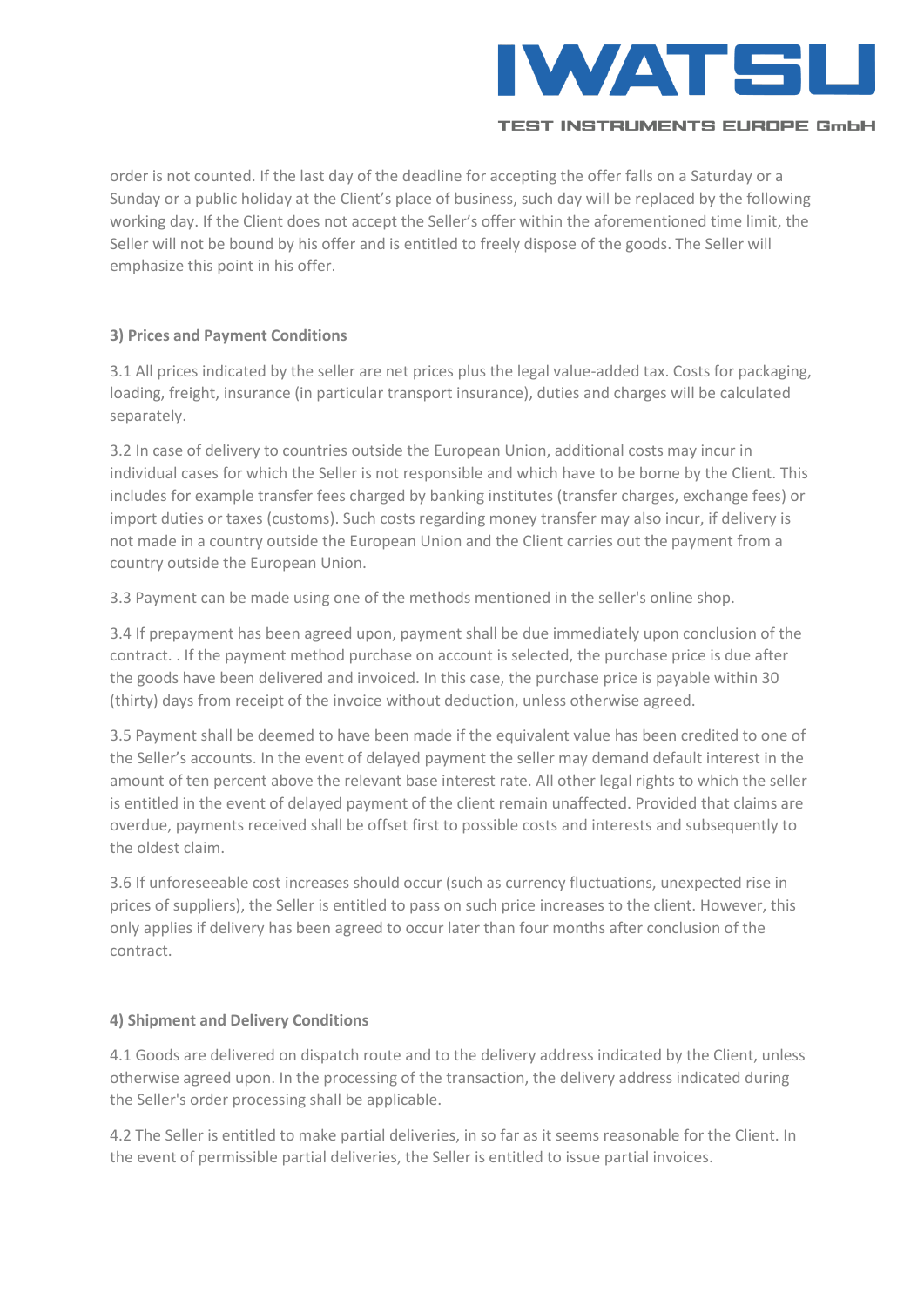

4.3 The Seller reserves the right to withdraw from the contract in the event of his own suppliers failing to deliver or if such delivery is incorrect. This only applies if the Seller is not liable for the nondelivery and if the Seller has concluded a congruent covering transaction with his supplier. The Seller shall make every reasonable effort in order to obtain the goods. In the case of the unavailability or the partial availability of the goods, the Client will be informed without delay and payments made by the Client will be immediately refunded.

4.4 The risk of accidental destruction and accidental deterioration of the goods shall be transferred to the Client upon delivery of the goods to an adequate forwarding company. The same applies as well if the Seller bears the costs of the transport. Transport insurance is provided only upon Client's instruction and at his own cost. If installation and assembly are owed by the Seller, the risk passes to the Client with the completion of those works and with the handing over to the Client.

4.5 Should delivery of goods to the Client be delayed for reasons for which he is responsible, the risk passes already with the notification of the readiness for dispatch. Possible storage costs incurred after risk has been transferred are borne by the client.

4.6 Personal collection is not possible for logistical reasons.

## **5) Force Majeure**

In cases of force majeure having an impact on the performance of the contract, the Seller is entitled to postpone the delivery for the duration of the hindrance and, in the event of longer-term impediment, to withdraw from the contract without giving rise to claims asserted against him by the Client. Force majeure shall mean any event which is unforeseeable for the Seller or any event, even if it would have been foreseeable, which is beyond the control of the Seller and the impact thereof on the performance of the contract could not be averted despite reasonable efforts used by the Seller. Possible legal claims of the Client remain unaffected.

### **6) Delay in performance**

6.1 In case of delay in performance, the Client is entitled to withdraw from the contract within the framework of the statutory provisions provided that the Seller bears the responsibility of delay.

6.2 In the event of default on the part of the Seller, the Client is obliged to give notice within a reasonable period of time, whether he wishes to withdraw from the contract or insists on the delivery being carried out.

6.3 If shipping is delayed at the request of the Client for more than one month after readiness for shipment has been notified, the Client will be charged for the storage costs to the amount of 0,5% of the goods to be delivered, for each additional month, but not more than 5% of the price in total.

6.4 The proof of a higher or a lower damage is expressly reserved to the parties.

6.5 The above liability limitations do not apply in the event of intent, malice aforethought, gross negligence and in the event of damages caused by injury to life, physical injury or injury to health.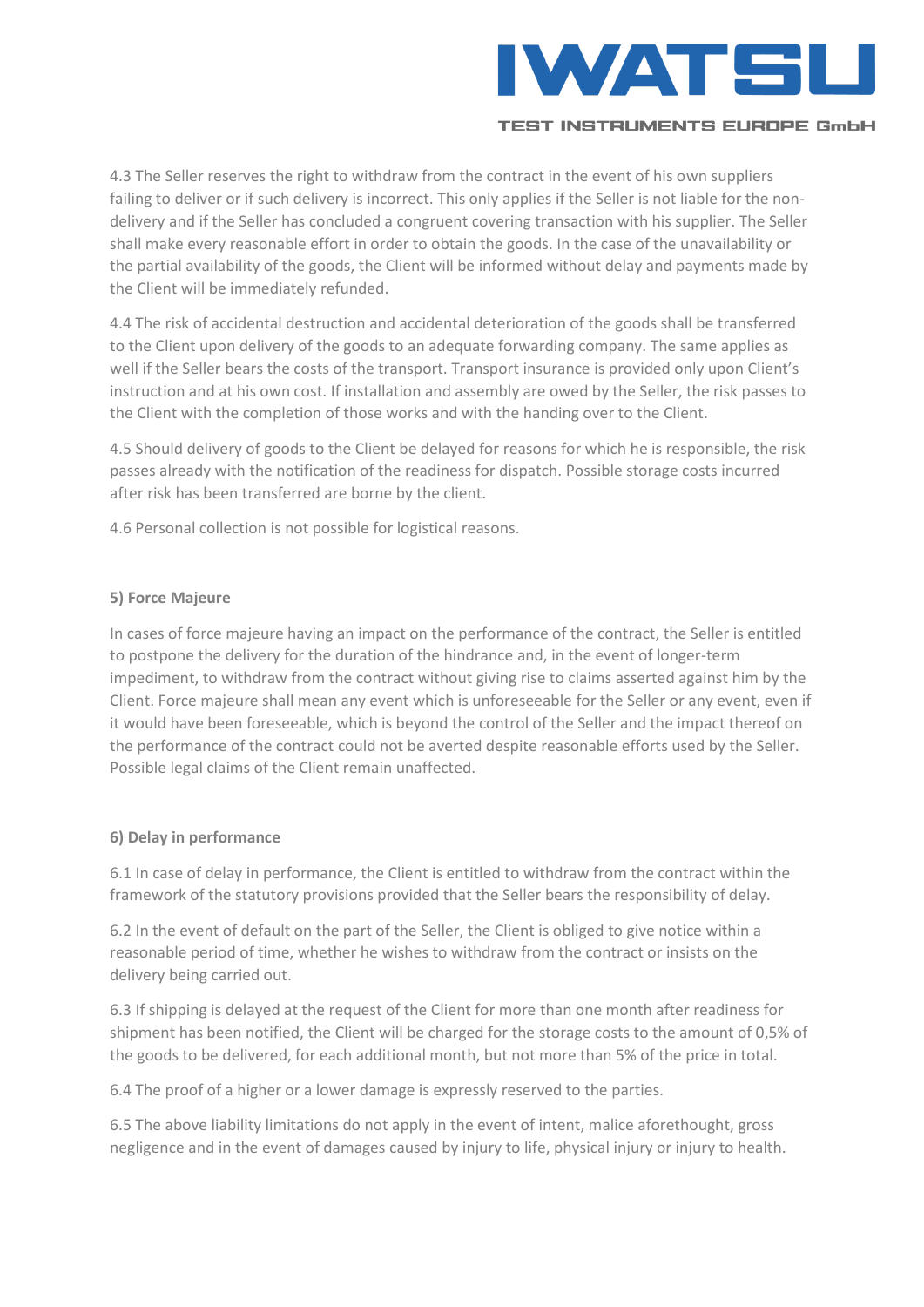

## **7) Reservation of title**

7.1 The Seller reserves the ownership of the delivered goods until complete payment of the purchase price has been effected. In addition, the Seller reserves the ownership of the goods until all his claims arising from his business relationship with the Client are met.

7.2 In the case of processing of delivered goods, the Seller shall be considered the manufacturer and shall acquire ownership of the newly arising goods. If processing is done with other materials, the Seller acquires ownership in proportion of the invoice amount of his delivered goods to the value of the other used materials. In the case of combination or mixing of goods belonging to the Seller with objects belonging to the Client, the article belonging to the Client is considered to be the main object. In this case, the Seller acquires the co-ownership of this new object in proportion of the purchase price of his goods or – in the absence of such a purchase price - of the current market value. In those cases the Client is considered to be the custodian.

7.3 Goods under reservation of title may neither be pledged nor transferred by way of security. The Client, in his capacity as a reseller, is only allowed to resell in the normal course of business on condition that the Client's claims against his customers arising from the resale will be assigned effectively to the Seller and the ownership of the goods will be transferred under the condition of payment. By concluding a contract, the Client assigns his claims against his customers arising from those sales to the Seller by way of security. The Seller accepts that assignment simultaneously.

7.4 The Client has to give notice to the Seller immediately, if he has access to goods belonging or cobelonging to the Seller or to claims assigned. He has to pay to the Seller any amounts assigned to the Seller he has collected, insofar as the Seller's claims are due.

7.5 In so far as the value of the Seller's security rights exceeds the amount of the secured claims by more than 10%, the Seller will release a corresponding part of his security rights at the Client's request.

### **8) Warranty Claims**

In cases of defects the legal provision will apply. Deviating hereof the following will apply for items which were used for a building in a manner contrary to common practice thereby causing a defect.

8.1 An insignificant defect does not cause warranty claims and does not entitle the Client to refuse delivery of the goods. Should part of the goods be defective in a significant manner, the Client is not entitled to refuse total delivery. This does not apply if partial delivery is of no interest to the Client. Furthermore, payments effected by the client may only be retained to an extent which is appropriately proportionate to the occurred defect. If the item is made available at no cost, the Seller's liability for defects is excluded except for cases involving intent and gross negligence.

8.2 Warranty claims do not arise in cases of natural wear and tear or in cases of damages after the passing of risk which are caused by incorrect or negligent treatment, excessive stress, and unsuitable operating equipment or caused by special external influences not covered by the contract, or caused by non-reproducible disturbances. If the Client or a third party undertakes modifications or maintenance works which are improper, no warranty claims can be made for the resulting damages, unless the Client can prove that the notified defect was not caused by those modifications or maintenance works.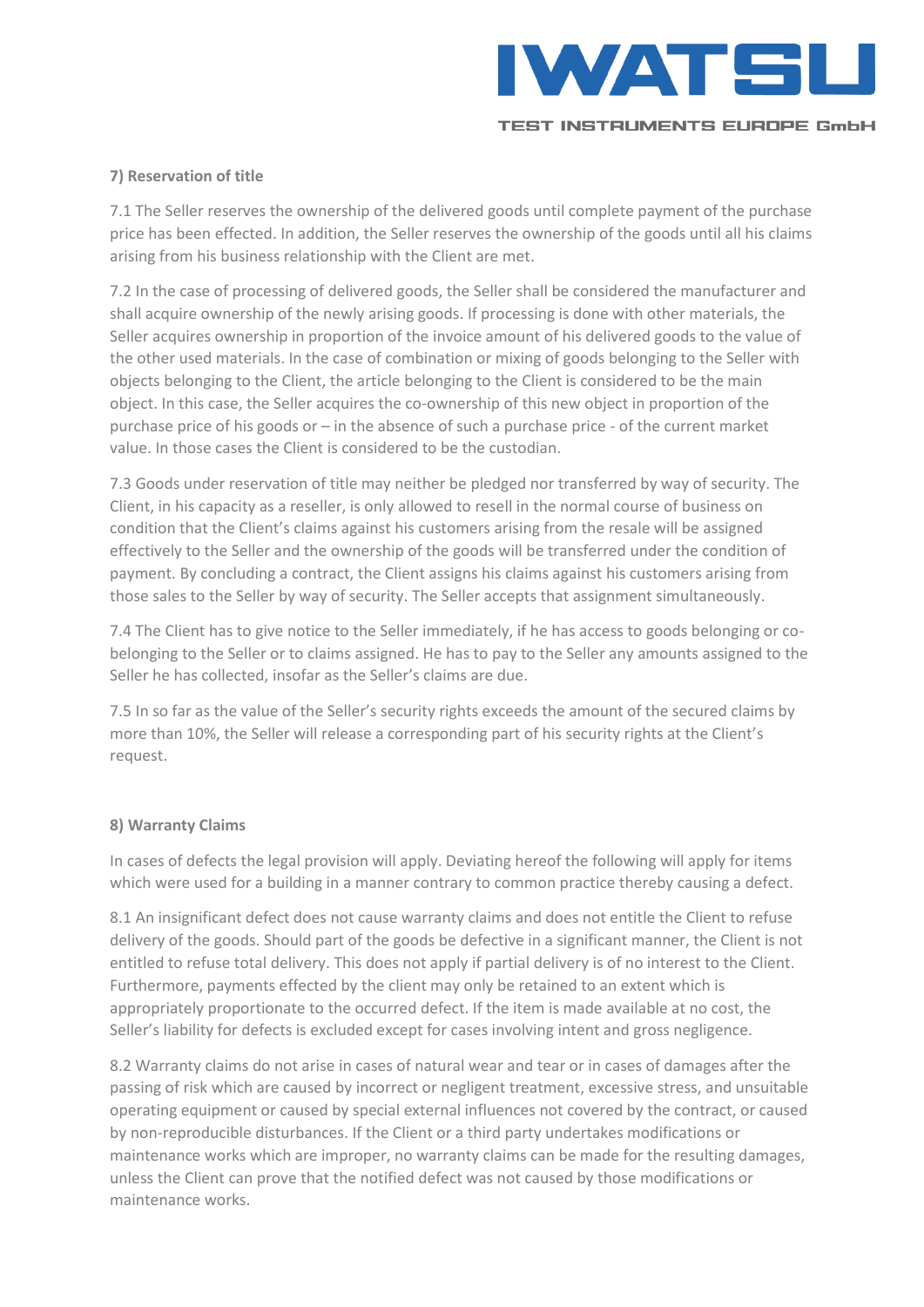

8.3 Warranty claims are excluded in cases of used goods.

8.4 The limitation period for any claim arising from defects is one year calculated from the passing of risk. Subsequent performance (new delivery or remedying of a defect) shall affect exclusively the period of limitation for claims arising from defects which led to the subsequent performance.

8.5 The aforementioned limitations of liability and reduction of limitation pursuant to Section 8.1, 8.3 and 8.4 do not refer to cases related to the right of recourse (Section 445a German Civil Code) as well as to claims for damages and compensation of expenses the Client can make according to the relevant legal provisions related to defects. Section 9 will apply for the latter claims.

8.6 If the client is a business person, he has to comply with the commercial obligation to inspect and to give notice of defects pursuant to section 377 German Commercial Code. If the Client fails to comply with those obligations, the goods shall be deemed as approved, unless the defect was not recognizable during inspection.

8.7 In the case of subsequent performance, the Seller has the right to choose between rectification and replacement delivery.

8.8 In the case of replacement delivery, the Client is obliged to send back first the goods delivered within 30 days. The return parcel must contain the reason for return, the name of the Client and the number assigned to the purchase of the defective goods in order to enable the Seller to identify the returned goods. So long as and as far as the identification of the returned goods is not possible on grounds for which the Client is answerable, the Seller is not bound to accept returned goods and to refund the purchase prize. The costs for resending the goods will be borne by the Client.

8.9 If the Seller delivers a defect-free item in order to comply with his duty of subsequent performance, he may claim compensation for use pursuant to section 346, para 1 German Civil Code. Further legal claims remain unaffected.

#### **9) Liability**

Liability for being in default is exhaustively provided for by section 6. Furthermore, the Seller shall be liable for any claims arising from damages and compensation based on contract, quasi-contract and on legal provisions or on tort as follows.

9.1 The Seller is liable for every legal reason without limitation

- In cases of intent or gross negligence,

- in cases of negligent or willful physical injury or negligent or willful injury of life, body or health of a person,

- on the grounds of a warranty promise, unless otherwise agreed,

- on the grounds of compulsory statutory liability as defined for example in the product liability law.

9.2 If the Seller has violated essential contractual obligations through negligence, his liability is limited to foreseeable damage typical of the contract, unless unlimited liability applies pursuant to section 9, para 1. Essential contractual obligations are those obligations the contract imposes on the